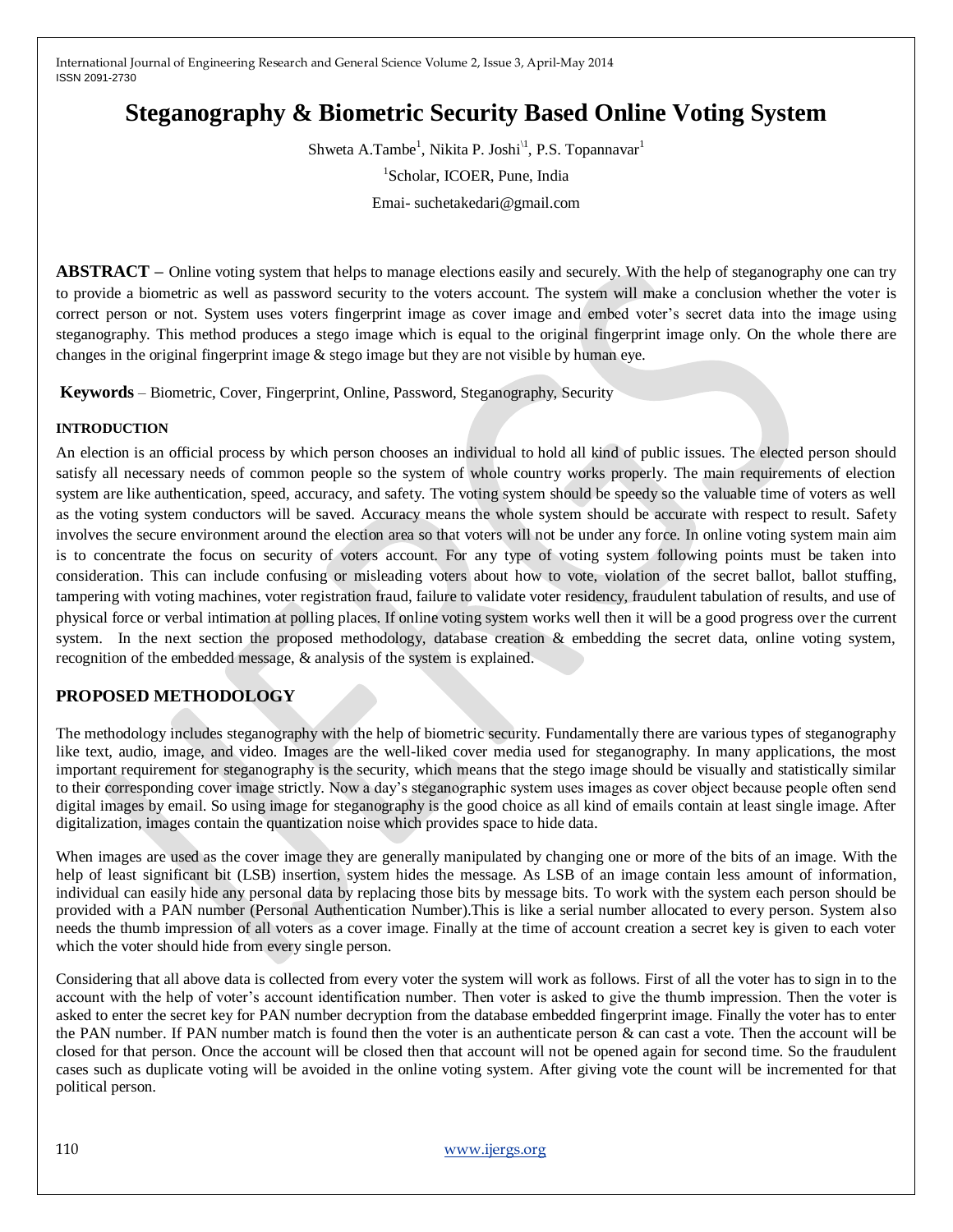### **A. DATABASE CREATION & EMBEDDING PROCESS**

For database creation a voter committee should be appointed. Committee member's job is to collect the data from each person. Every voter should have an account identification number to maintain the account, PAN number for voter authentication & a secret key as a password or cross verification of the database. As shown in the fig.1 finger print image block takes the fingerprint image of voter as an input. PAN number block accepts the personal authentication number as an input. Steganography block performs steganography on the personal authentication number. Thus a stego image is saved as database image. Different aspects in data hiding systems are of great concern like capacity and security. Capacity means the amount of data that can be hidden in the cover object; security means an eavesdropper's failure to detect hidden information. We have concentrated our focus on security.



Figure.1 Block Diagram for Database Creation

The fingerprint image should be plain which will act as cover image after data hiding. So the cover image for each voter is its own fingerprint image only. Prior to the least significant bit insertion, system uses discrete wavelet transform. In discrete wavelet transform with the help of HAAR transform the fingerprint image is transformed from spatial domain to frequency domain. For 2-D images, HAAR transform processes the image by 2-D filters in each dimension. The filters divide the input image into four non-overlapping sub bands. The Discrete Wavelet Transform is made up of realization of Low pass Filters and High Pass Filters.

It is one of the simplest and basic transformations from the time domain to a frequency domain. First of all HAAR transform convert the fingerprint input image into four non overlapping sub bands LL, LH, HL, HH as shown in the fig.2 (a) . Where L stands for low frequency band & LL is shown at left upper most corners. H stands for high frequency band & HH is shown at right lower most corners. With the help of LSB (least significant bit) insertion technique the PAN number is embedded into the LL sub band. The fingerprint image after PAN number embedding is shown in fig.2 (b) as embedded image. If compared to the Fourier transform which only differs in frequency, the Haar function varies in both scale and position.



Figure.2

(a) Four Sub bands of DWT (b) Embedded Image

Applying a discrete wavelet transform to images, much of the signal energy lies at low frequencies and they appear in the upper left corner of the discrete wavelet transform. This property of energy compaction is made use of in this embedding procedure. Embedding is achieved by inserting the secret data into a set of discrete wavelet transform coefficients, thus ensuring the personal authentication number (PAN) invisibility. The combination of fingerprint image & PAN number is nothing but a stego image is produced with the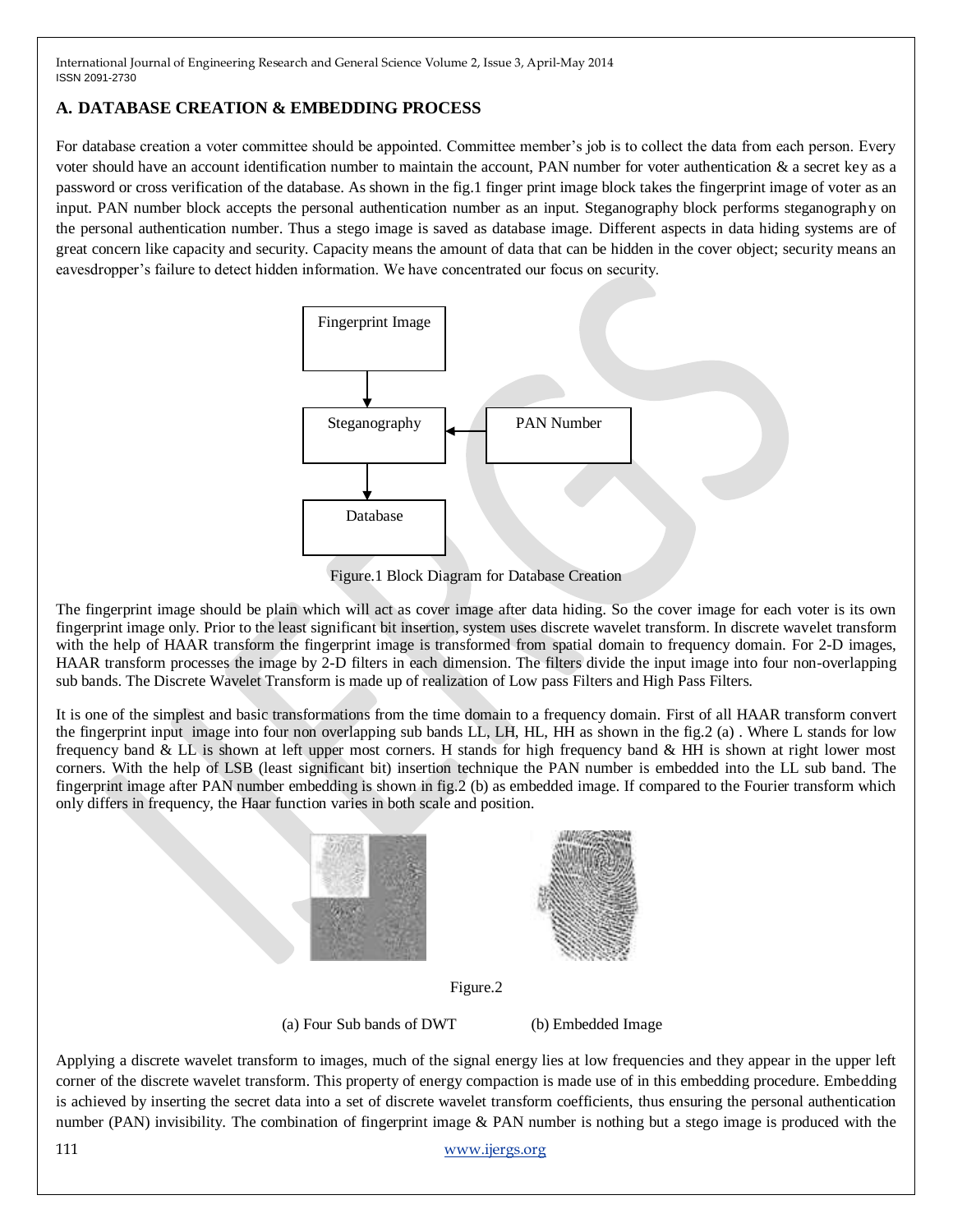help of LSB insertion technique. It is assumed that, embedding message in this way is not going to destroy the information of the original image to a great extent. A secret key is separately provided to each voter along with the PAN number. Voter should remember that in order to use it at the time of online voting. After completion of all the steps thus the database creation of the voter is complete. This task will be performed for each person.

## **B.ONLINE VOTING SYSTEM**

At the time of online voting as shown in the fig.3 a voter is first asked for voter's account identification number so that voter's election account will be opened. Then voter is asked to give the fingerprint image followed by secret key. If the secret key is correct then the PAN number decryption & recognition



Figure.3 Online Voting System

is carried out with the help of discrete wavelet transform. Discrete wavelet transform is applied to the embedded fingerprint image in order to get the embedded PAN number. Then the voter is asked to enter the PAN number. After comparing both the PAN numbers, if the match is found then the voter is an authenticate person  $\&$  can cast a vote.

# **C. RECOGNITION OF EMBEDDED MESSAGE**

The result of embedded process is a stego image. Recognition process includes extraction of the PAN number from the stego image. For recognition purpose discrete wavelet transform is applied to extract the hidden message from database image as shown in fig. 4. Principle Component Analysis is used for fingerprint recognition. Principle component analysis is a way of identifying the patterns of fingerprint image in order to highlight their similarities & differences. PCA is a useful method having use in face recognition and image compression, and for finding patterns. Thus system uses PCA for finding fingerprint patterns. PCA representation is explained by eigen values & eigen vectors. This system finds variance, covariance matrix & eigen values. To find out the above parameters one should know about the standard deviation, covariance, eigenvectors and eigen values. Variance is nothing but the amount of data extends in a data set. It is equal to the standard deviation. One can measure the covariance always between two dimensions. When we get a set of data points, we divide it into eigenvectors and eigen values. Every eigenvector has a corresponding eigen value.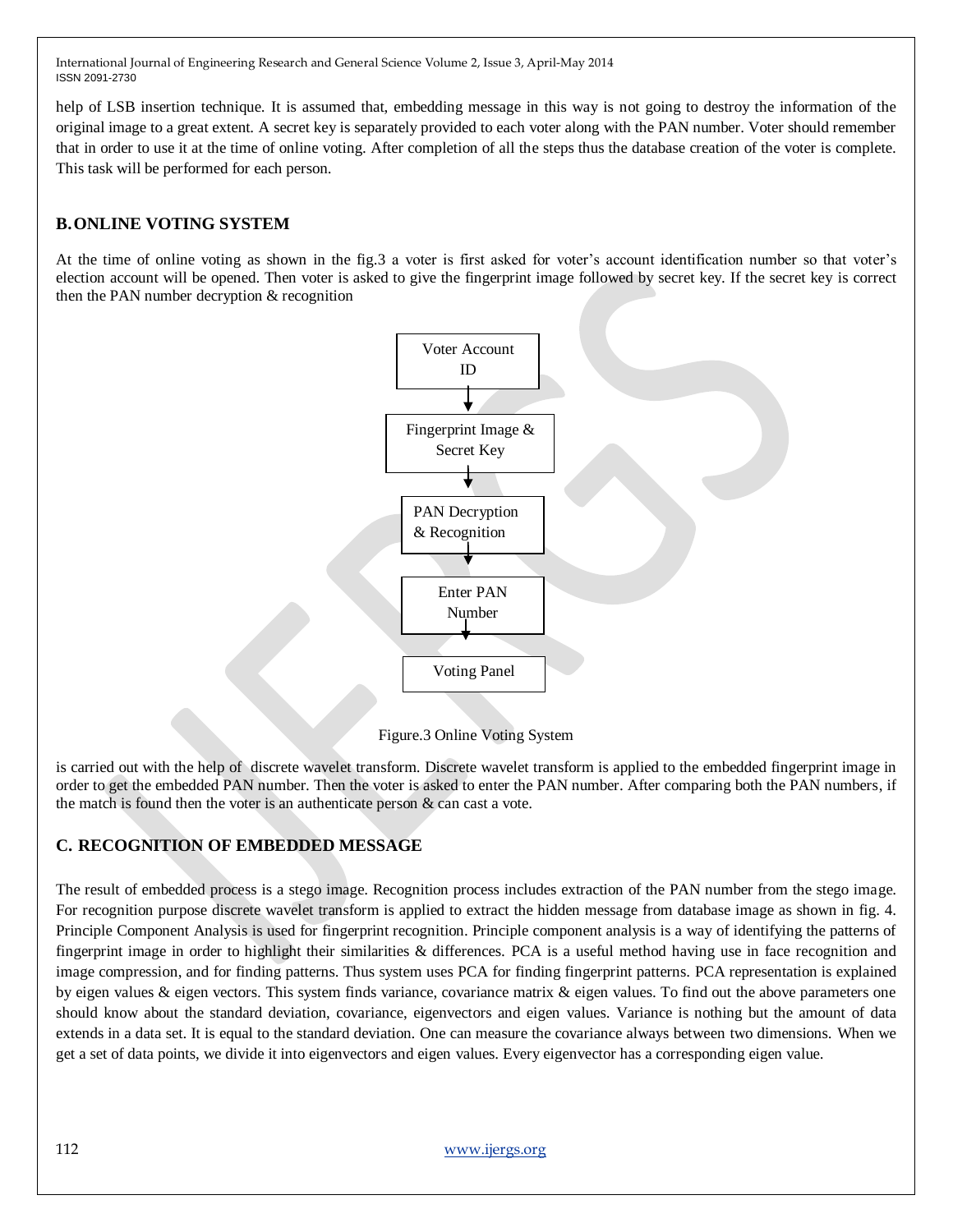

Figure.4 Block Diagram for Extraction Process

Eigen vector with the highest eigen value is therefore the principal component. Finally comparison is done to find out the match using euclidean distance. If match is found between database image & test image then the voter is authorized person.

### **RESULT & ANALYSIS**

This system uses account identification number to maintain the voters account, fingerprint image as biometric security, PAN number for authentication & secret key for cross verification of the database. Thus the system provides a multilevel security which is the advantage over the earlier election system. Hence no fraudulent cases such as duplicate voting.

#### **Steganographic Performance**

Basically the least significant bit insertion technique is the method of data hiding by direct replacement i.e. spatial domain technique. But there are disadvantages like low robustness to modifications made to the stego image & low imperceptibility. Hiding data with the help of transform domain is the great benefit which appeared to overcome the robustness and imperceptibility problems found in the LSB substitution techniques. The proposed system was applied to fingerprint images at each time & it achieved satisfactory results. The performance of the proposed technique can be evaluated in terms of comparison between quality of the stego image & original image. The comparison was done on the basis of imperceptibility.

Imperceptibility measures how much distortion was caused after data hiding in the cover image that is the quality of the image. Where, high quality stego image reflects more invisible the hidden message. We can evaluate the stego-image quality by using Peak Signal to Noise Ratio (PSNR). The PSNR ratio is used as a quality measurement between the cover image  $\&$  stego image. The higher the values of PSNR better the quality of the stego image. Typical values for the PSNR are between 30 and 50 [dB,](http://en.wikipedia.org/wiki/Decibel) with the bit depth of 8 [bit.](http://en.wikipedia.org/wiki/Bit) The PSNR for size M x N image I and its noisy approximation *K* is calculated by

 $PSNR = 10 \log_{10} \{255^2 / MSE\}$ 

And

113 [www.ijergs.org](http://www.ijergs.org/)